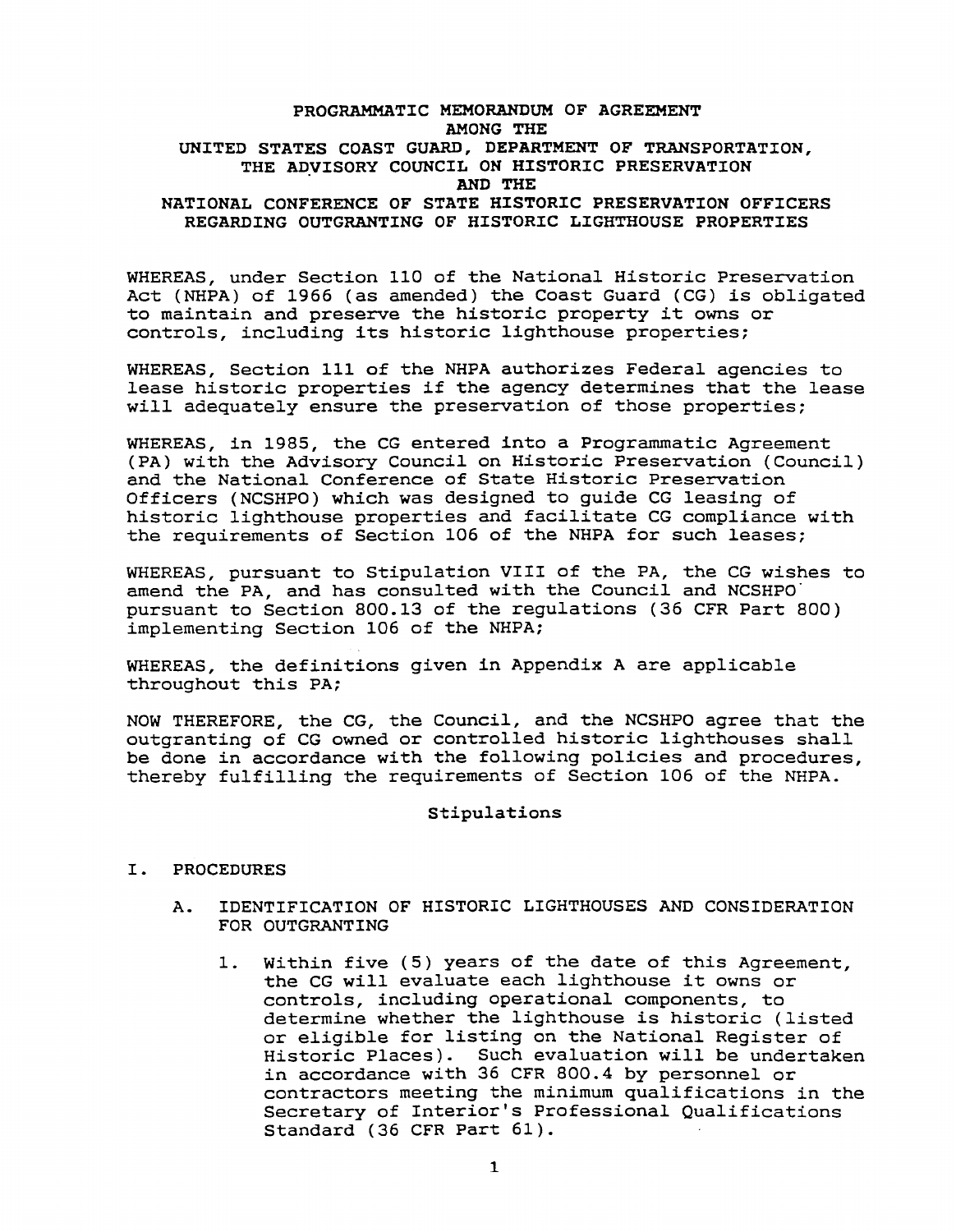- 2. Within five (5) years of the date of this Agreement, the CG will evaluate each historic lighthouse to determine whether outgranting is the preferred management option. The evaluation will include consideration of the following conditions:
	- a. Outgrants will be executed for historic lighthouses when such action will control vandalism, ensure upkeep, minimize CG maintenance costs, facilitate the historic preservation of the property and not interfere with CG operations.
	- b. An outgrant of up to 30 years may be executed only when a continuing or possible future CG operational need exists for the historic lighthouse.
	- c. The historic lighthouse must not be needed for any other CG mission that would preclude outgranting.

## B. **NOTIFICATION**

- l. When outgranting of a historic lighthouse is determined to be the preferred form of property management, written notification regarding potential outgrants will be provided by the CG to the following parties. Outgrants existing at the time of execution of this PA are not subject to these notification requirements until time of expiration or non-renewal.
	- a. National Trust for Historic Preservation;
	- b. State Historic Preservation Officer (SHPO);
	- c. State Environmental or Natural Resources Department;
	- d. County and municipal governments;
	- e. Selected local newspapers;
	- f. Local historic societies; and
	- g. Lighthouse preservation societies
- 2. The notification will include the following information:
	- a. Property location;
	- b. Property description, including a brief description of its historic significance and status in relation to the National Register of Historic Places;
	- c. Type and term of outgrants available;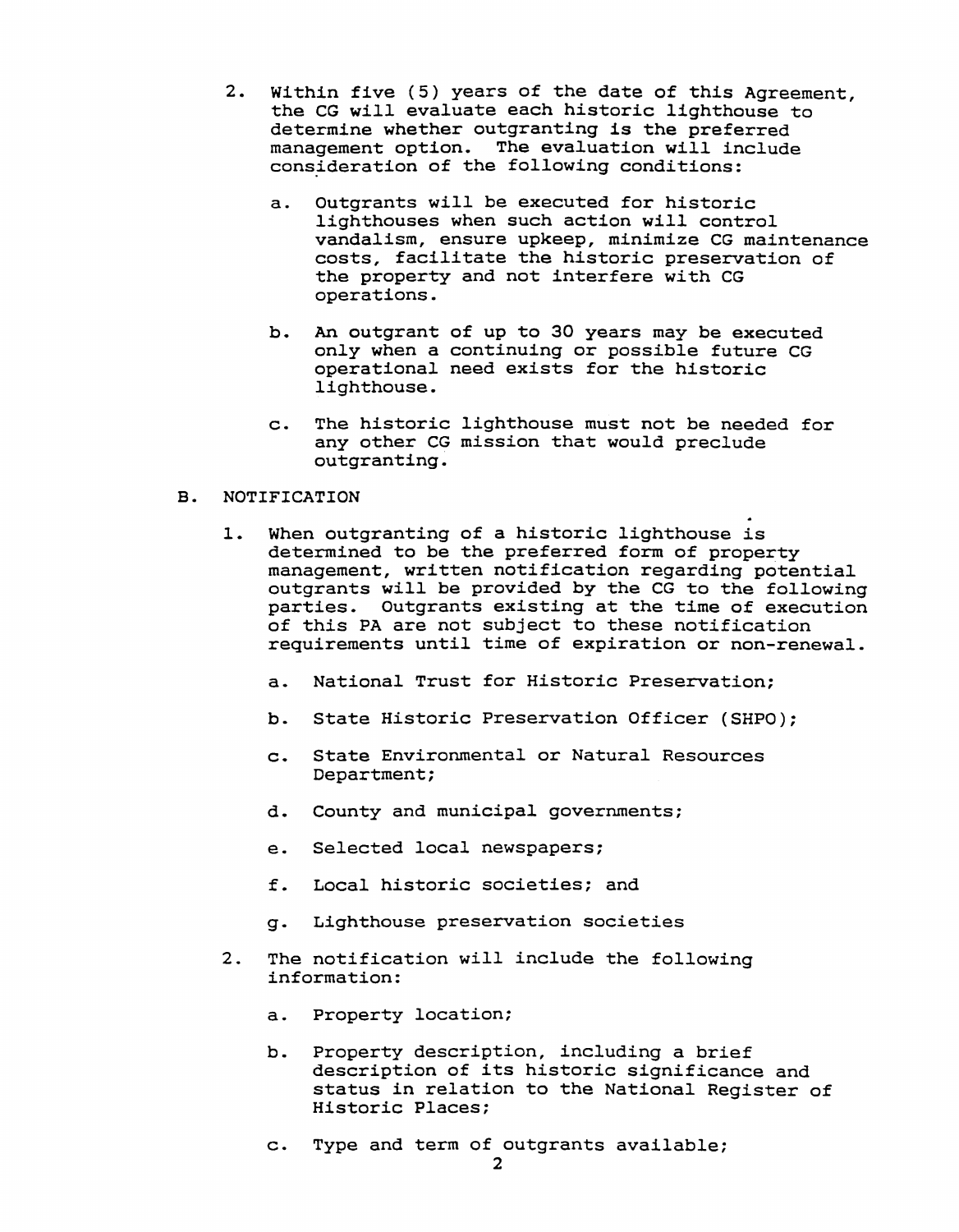- d. Property condition statement;
- e. Statement of any known contamination or safety hazards;
- f. Grantee rehabilitation and maintenance responsibilities;
- g. Limitations and restrictions imposed on use, £or example: sound signal, operating optic light
- h Summary of outgrant terms and conditions, including insurance requirements;
- i. Applicant information requirements;
- j. Statement that the property is subject to excessing; and
- k. Applicant selection criteria.
- 3. Sixty (60) days from the date of the notification will be allowed for submittal of applications.
- **C. APPLICANT INFORMATION REQUIREMENTS** 
	- 1. All applicants for outgrants will be required to submit the following information:
		- a. Applicants name, and description of organization or corporation (if applicable);
		- b. Documentation to validate nonprofit status (only if applicable);
		- c. Proposed use(s) of historic lighthouse;
		- d. Type and level of public involvement in proposed preservation effort and subsequent use, including public access plan;
		- e. Statement of current financial capability with appropriate documentation);
		- f. Statement of commitment to preserve the historic lighthouse and documentation of all experience related to the rehabilitation or maintenance of a historic property; and
		- g. Name, title, address, phone number of contact person.
- D. SELECTION OF GRANTEE
	- 1. The CG will select the candidate(s) based on the following criteria (in order of priority). The CG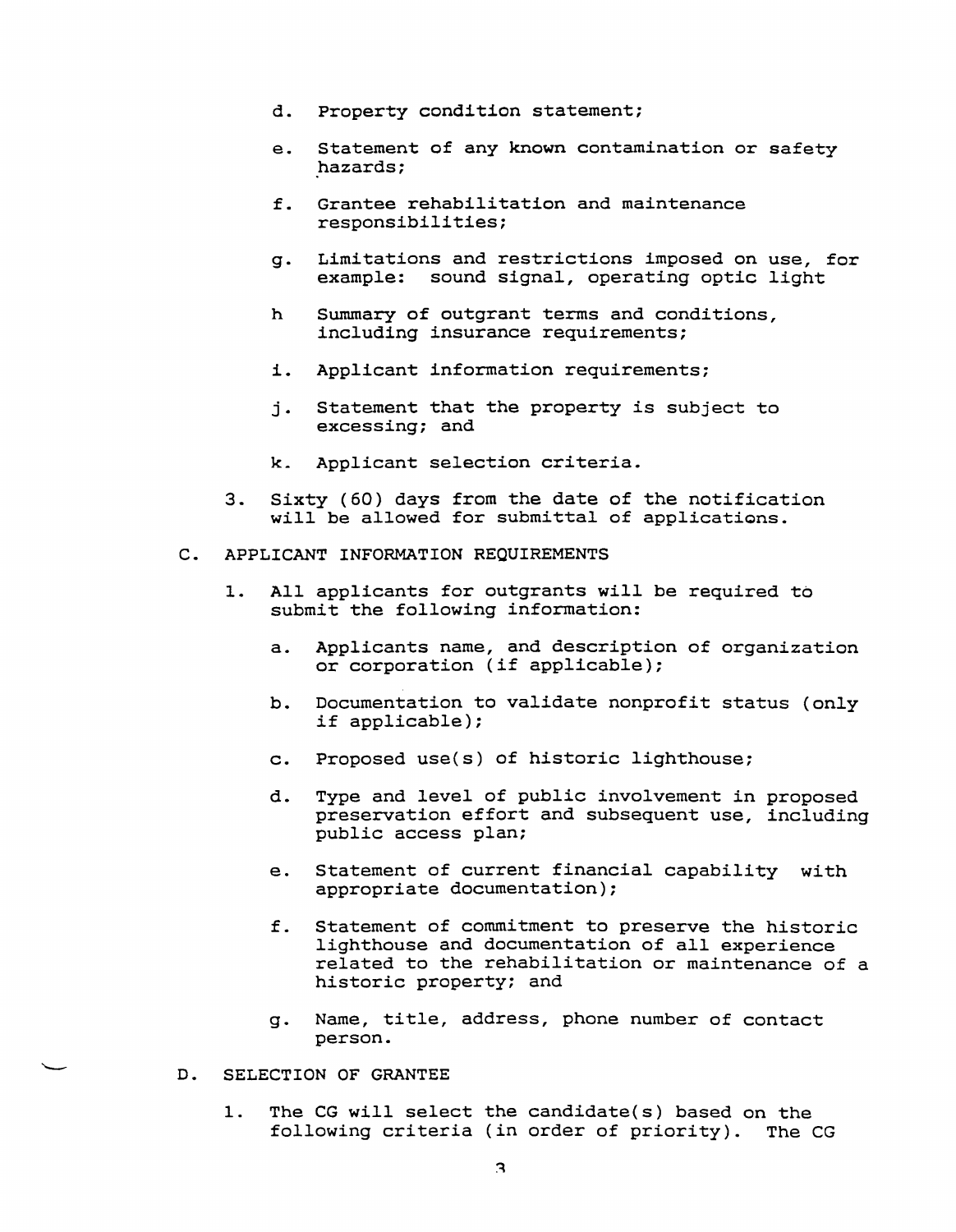will offer the appropriate SHPO the opportunity to participate in this preliminary selection process, with 30 days advance notice.

- a. The candidate demonstrates financial and technical ability to rehabilitate, maintain, and preserve the historic lighthouse for the term of the outgrant;
- b. Proposed use is consistent with the historic value of the lighthouse and complements the architectural and nautical character of the historic property; and
- c. Proposed use affords opportunity for public involvement, access, participation, education, and enjoyment.
- 2. The selected candidate(s) will be notified by the CG and will be required to submit the following additional detailed documentation. The CG will permit access to the property for the purposes of developing such documentation for a period of 120 days after notification. The candidate(s) must develop this documentation in consultation with the SHPO. Required information includes:
	- a. Proposed rehabilitation and maintenance plari (milestones and timetable) including any proposed structural or interior alterations;
	- b. Type and amount of property damage and liability insurance;
	- c. Impact of proposed use on CG roads, sewer and water systems, as well as impact of any proposed construction on known environmental and archeological resources with appropriate supporting studies and documentation;
	- d. Statement of future financial plan to restore and maintain the historic lighthouse; and
	- e. Comments from the SHPO on the proposed rehabilitation and maintenance plan.
- 3. Based on this documentation, the CG will select a final candidate. The CG will determine if the final candidate meets the selection criteria. If so, the CG will proceed to outgrant the historic lighthouse. If not, the CG will provide the candidate an opportunity to revise their submission. In the event the candidate does not successfully meet the criteria, the candidate will be notified that their selection is rescinded. The CG will then begin negotiations with the next best candidate.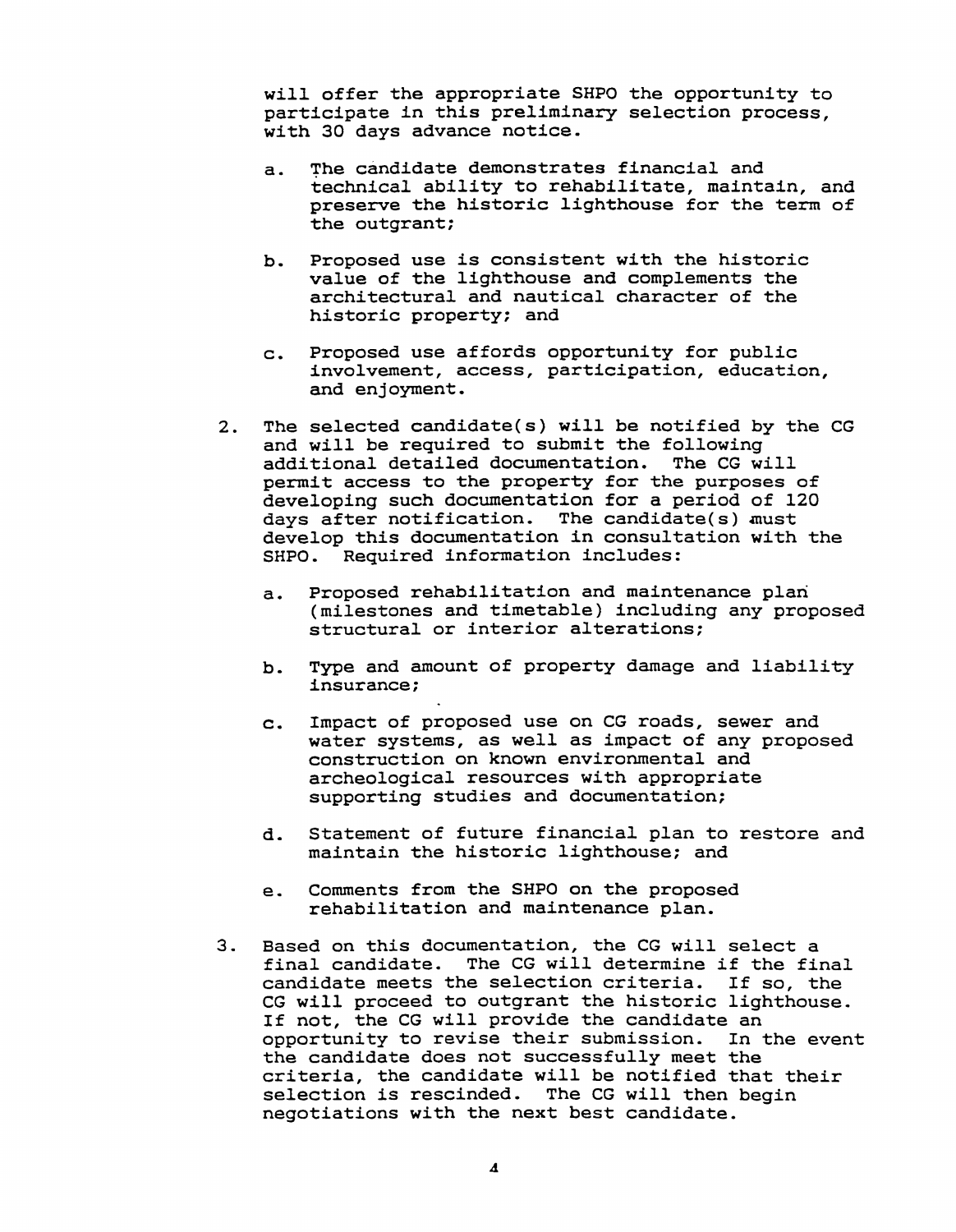- 4. The CG will not outgrant to an applicant who, with intent to avoid the requirements of Section 106, has intentionally, significantly, or adversely affected a historic property.
- E. **OUTGRANTING** 
	- 1. The CG will incorporate provisions in all new, renewed or extended outgrant documents for historic lighthouses to address the following requirements of the grantee:
		- a. The CG will identify those features critical to the function of the aids to navigation, outlining all restrictions and responsibilities of the grantee regarding such features.
		- b. When initial condition reports and walk through inspections are conducted by the CG, the CG shall invite the SHPO prior to the inspection. Copies of documents generated by such inspections shall be provided to the SHPO upon request.
		- c. The grantee must restore, rehabilitate, maintain and/or preserve the lighthouse at grantee's expense, in accordance **with** the Secretary of the Interior's Standards for Rehabilitation and Guidelines for Rehabilitating Historic Buildings and the submitted rehabilitation/maintenance plan.
		- d. The grantee must have written permission from the CG and SHPO prior to beginning any construction, maintenance- or preservation efforts on the outgranted property. The CG will require documentation of SHPO concurrence in the grantee's proposal prior to granting permission for work to proceed.
		- e. The CG and SHPO shall require written documentation of post construction results within 60 days from completion of construction.
		- $\pmb{\epsilon}$ Aids to navigation maintenance inspections and repairs will be made by CG in conjunction with servicing the aids to navigation with appropriate advance notification to the grantee, when practicable. The CG reserves the right to enter the property for repairs and inspections.
		- g. SHPO may, with appropriate advance notice to the CG and the grantee, conduct an annual inspection of the property to assess preservation efforts.
		- h. The grantee must comply with all applicable environmental laws and regulations, including obtaining all necessary permits or authorizations for grantee activities on the property.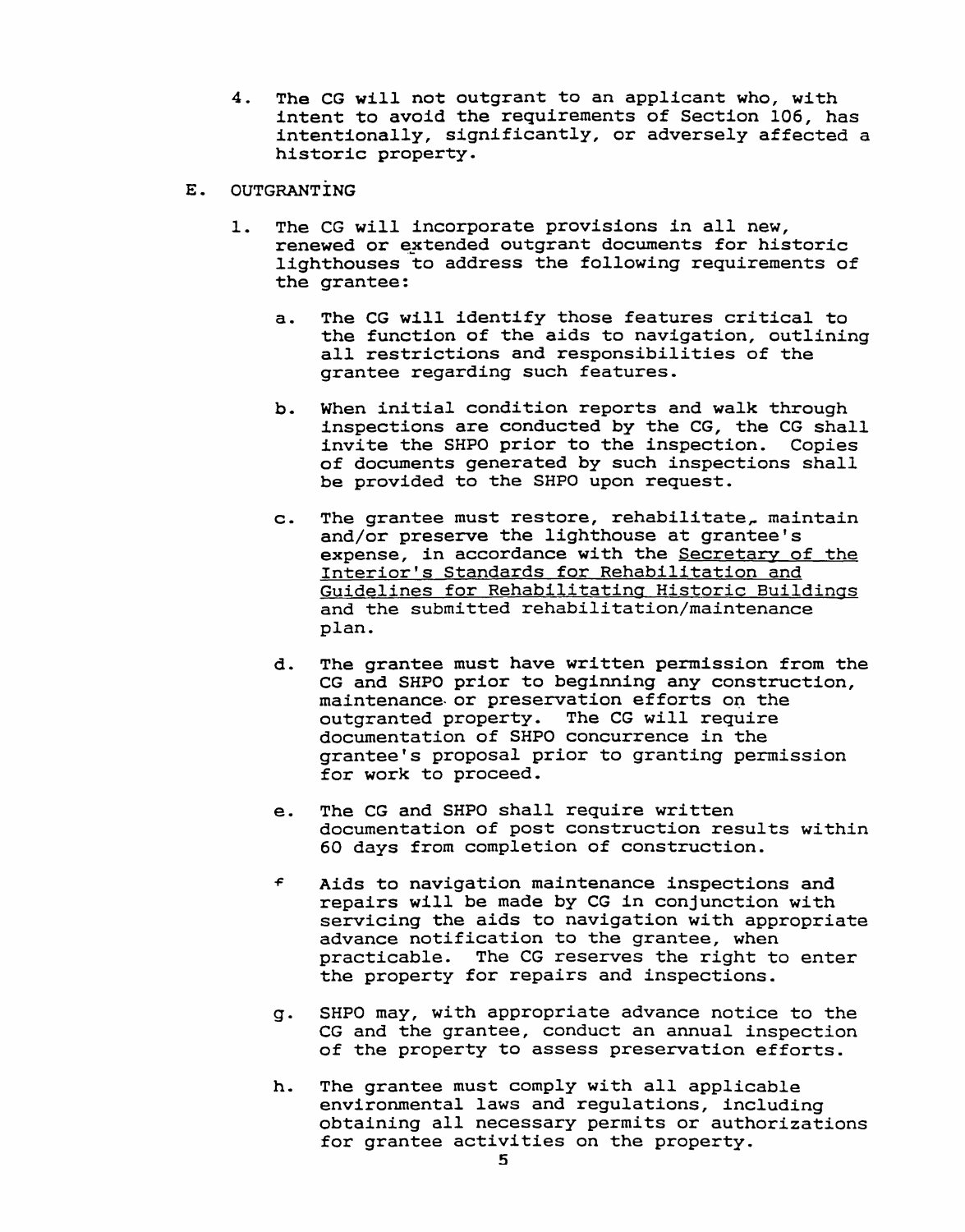- i. **The** grantee sha11 indemnify and ho1d harmless the United States for any environmental claim or liability incurred as a result of the activities of the grantee.
- 2. The CG may include other clauses in individual circumstances, as it sees fit, to ensure that the mission of the CG and the public interest are served.
- 3. The CG may unilaterally terminate an historic lighthouse outgrant for any or all of the following reasons. The CG will notify the SHPO when planning any termination of a grantee.
	- a. Noncompliance with the outgranting, including historic preservation and/or environmental requirements, by the grantee;
	- b. Operational needs by the CG for the property;
	- c. Legislative mandate to transfer ownership of the property;
	- d. Property is reported as excess to the General Services Administration (GSA) or relinquished to the Bureau of Land Management (ELM).

#### **ADMINISTRATION**

- A. This PA will be integrated into CG policy concerning historic preservation issues. Copies of CG policy concerning historic preservation issues will be available to SHPOs upon request. SHPOs interested in obtaining a copy should contact the appropriate address listed in Appendix B.
- B. Within six months of the date of execution of this agreement, the CG will provide SHPOs with a list of existing outgrants. The SHPO will receive notification of each new outgrant upon its execution.
- C. Upon request by the CG, a SHPO will provide to the CG a list of historical organizations *in* that state.

# **DISPUTE RESOLUTION**

- A. Should the SHPO or any member of the public object to the manner in which the Agreement is being implemented, the CG will consult as needed with the objecting party, the SHPO, and the Council to resolve the objection. If not reso1ved, the CG shal1 forward all documentation relevant to the dispute to the Council. Within 30 days after receipt of all pertinent documentation, the Council will either:
	- 1. Provide the CG with recommendations, which the CG will take into account in reaching a final decision regarding the dispute; or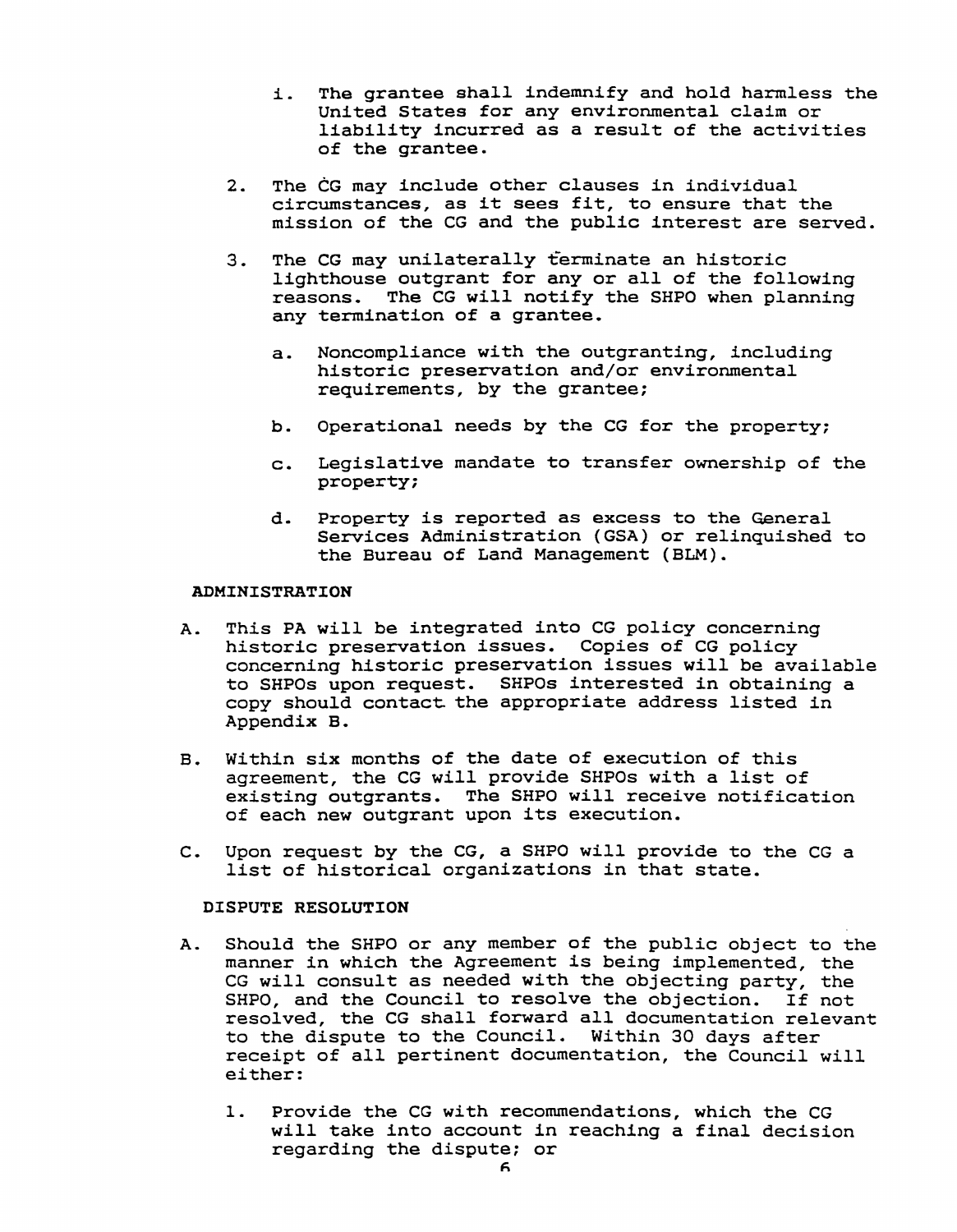- 2. Notify the CG that it will comment pursuant to 36 CFR Section 800.6(b), and proceed to comment. Any Council comment provided in response to such a request will be taken into account by the CG in accordance with 36 CFR Section 800.6(c)(2) with reference to the subject of the dispute. Any recommendation or comment provided by the Council will be understood to pertain only to the subject of the dispute. The CG's responsibility to carry out all actions under this Agreement that are not subject of the dispute will remain unchanged.
- B. Final selection of a grantee, or termination of an outgrant, is not subject to the dispute resolution process outlined above. However, for any outgrant, the CG will provide the Council, upon its request, with an explanation of how it considered the selection criteria outlined in stipulation  $I(D)(1)$ . The CG will provide the Council, upon its request, with an explanation of why the CG has terminated an outgrant pursuant to stipulation **I.(E)(3).**

## **IV. AMENDMENT AND TERMINATION**

- A. If any of the signatories to this Agreement determines that the terms of the Agreement cannot be met, or believes that a change is necessary, the signatory will request an amendment to the Agreement. Such an amendment will be executed in the same manner as the original Agreement.
- B. Any party of this Programmatic Agreement may terminate it by providing 30 days notice to the other parties, provided that the parties will consult during the period prior to termination to seek agreement on amendments or other actions that would avoid termination. In the event of termination, the CG will comply with 36 CFR Sections 800.4 through 800.6 with regard to individual undertakings covered by this Programmatic Agreement.

Execution and implementation of this Programmatic Agreement evidences that the CG has satisfied its Section 106 responsibilities for all individual outgrants or their termination, and that the CG has afforded the Council and NCSHP0 an opportunity to comment on the outgranting of historic lighthouse properties and its effects on historic lighthouse properties.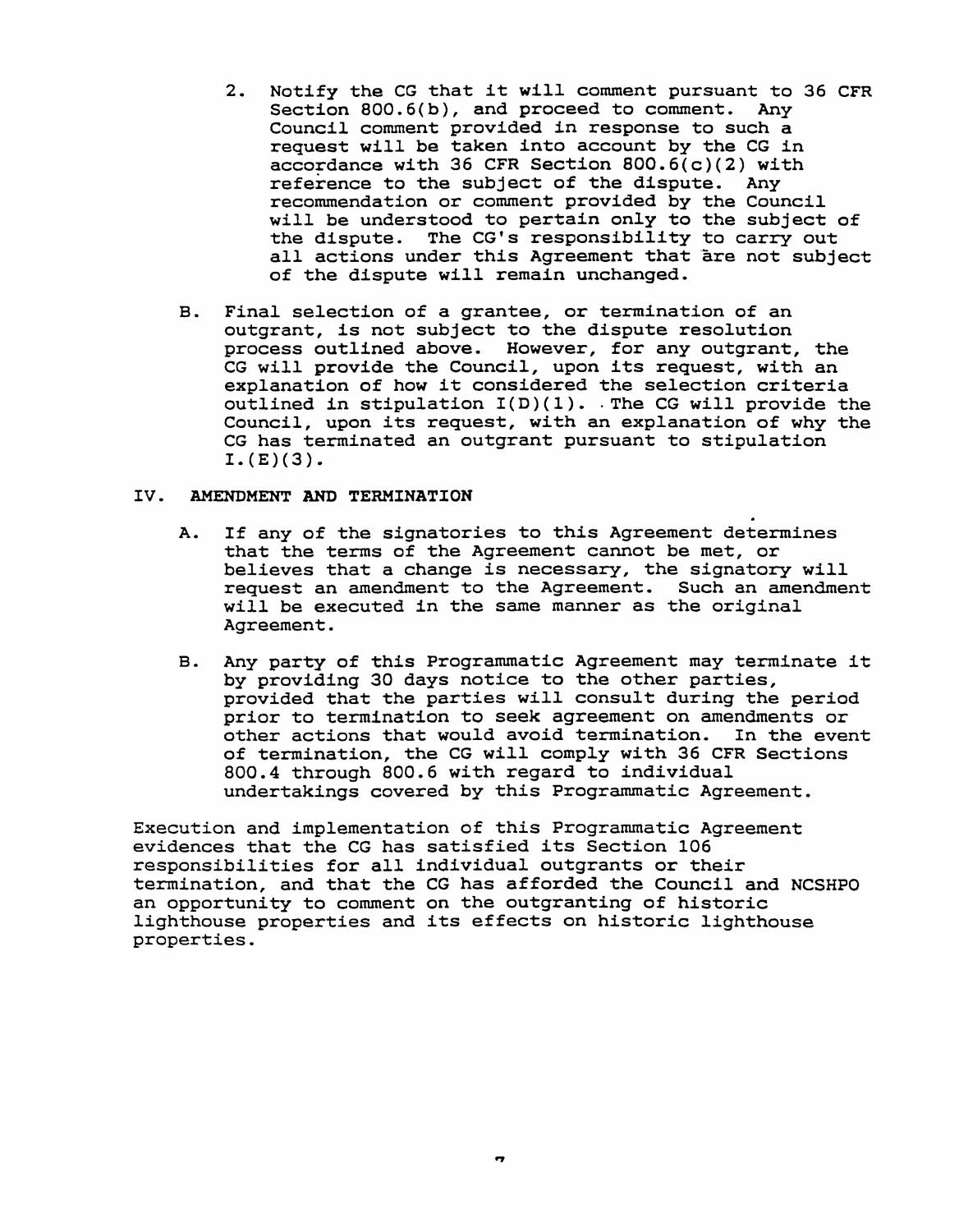# ADVISORY COUNCIL ON HISTORIC PRESERVATION

BY: athugh B Path DATE: **5-20-96** 

UNITED STATES COAST GUARD, DEPARTMENT OF TRANSPORTATION

DATE:  $7-10-96$  $BY:$ 

NATIONAL CONFERENCE OF STATE HISTORIC PRESERVATION OFFICERS

udelle Billiner DATE: Suly 24, 1996  $BY$ :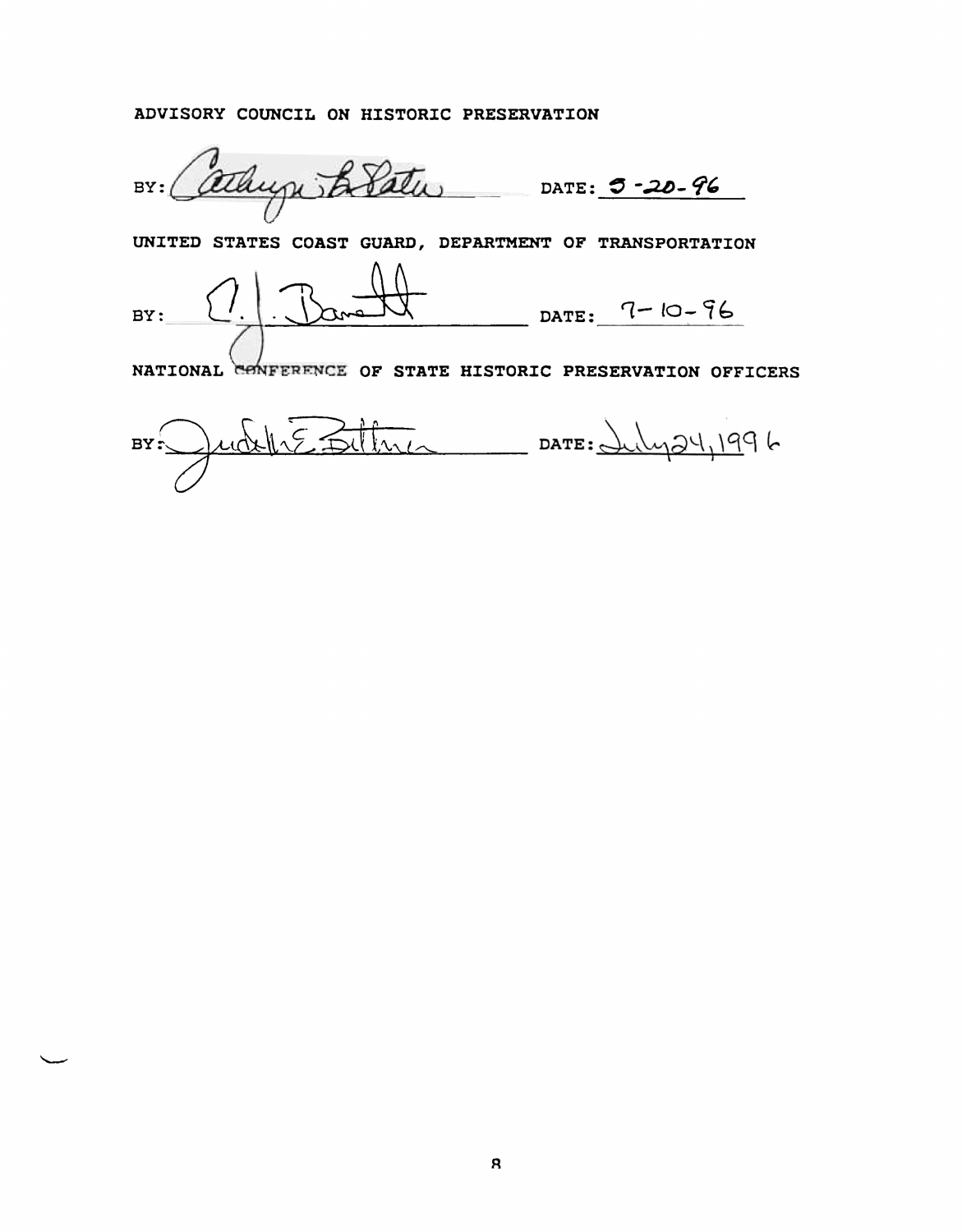## **APPENDIX A**

A. HISTORIC LIGHTHOUSE: Any lighthouse listed in or eligible for listing in the National Register of Historic Places (NRHP).

B. LEASE: A lease is an agreement which grants exclusive possession and use of a definite and certain parcel of land and/or building, or other property, or part thereof, for a specific period of time, revocable at will or as otherwise provided in the agreement in consideration of a return or rent.

C. LICENSE: A license, as this term is used in the field of real property law, is the minimal authority to do a certain act or series of acts upon the land of the licensor without possessing or acquiring any estate therein.

D. LIGHTHOUSE: The real property, and any improvements such as navigation tower/structure/building with or without outbuildings that were constructed for the purposes of operating a lighted aid to navigation.

E. OUTGRANT: For the purposes of this agreement, outgrant means the execution by the CG of a lease or license, to a public or private applicant for use of a CG property.